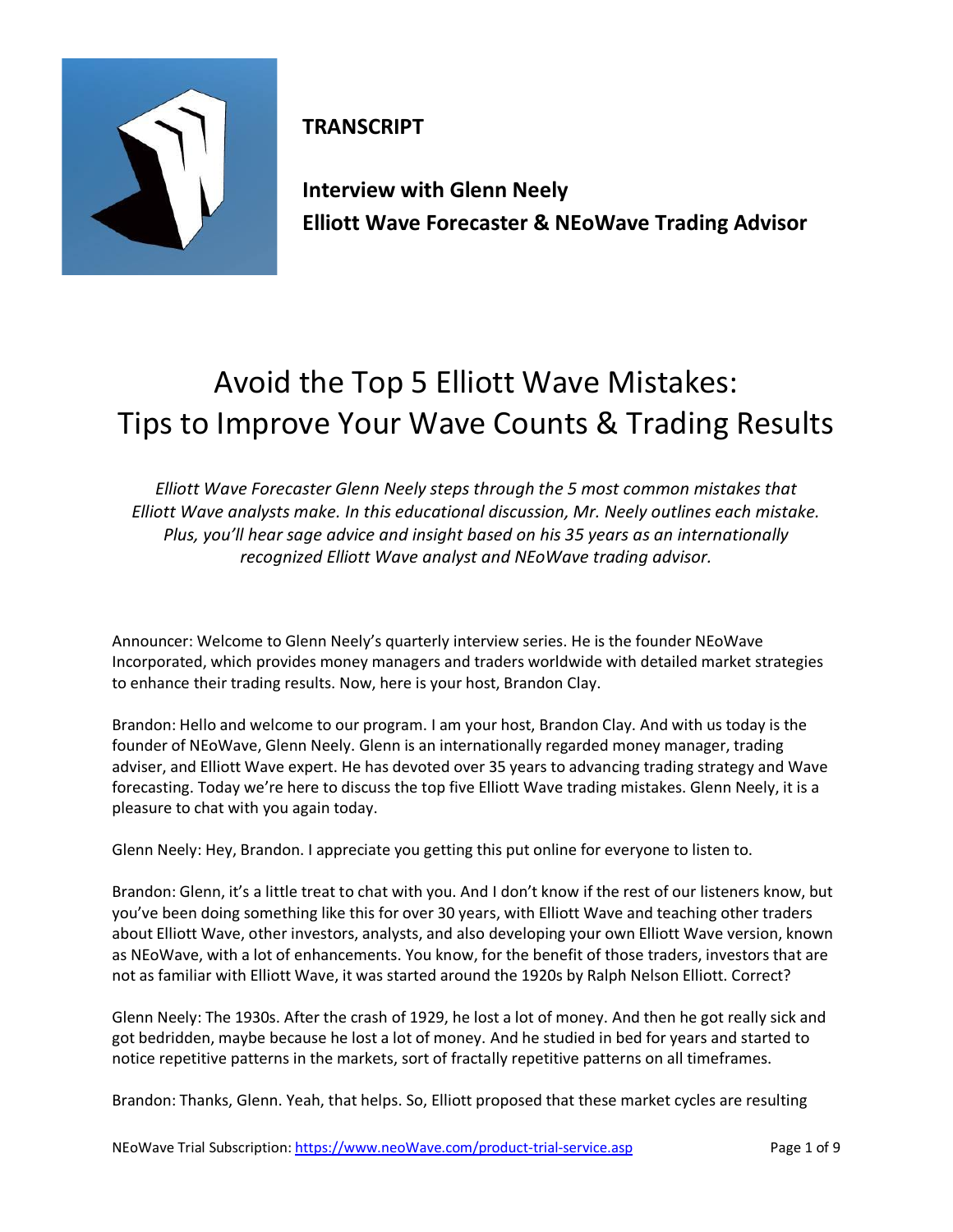from investors' reaction to outside influence, or really, the predominant psychology of the masses at the time. And he's finding these upward, these downward swings. They happen in repetitive patterns. And then he terms these patterns, Waves. Is that correct?

Glenn Neely: The various types of Wave patterns are a reflection of different types of mass psychology, which would be the same as individual psychology, but with just a lot of people acting together. It's pretty rare for a group of people to be manic or depressed, but it's very common for an individual to have those feelings, perhaps on a regular basis. So it's when the majority, all together reaches an extreme, that you create at the beginning or the end of a new Wave pattern, and you start some kind of new behavior after that. So Wave theory is about identifying the price behavior and structure that represents a certain stage or type of mass psychology, and when that stage is finished, a new stage starts. And the stage is following a specific kind of pattern, depending on whether you're moving impulsively with a trend or correctively against a trend.

Brandon: All right. So, Elliott Wave, pretty big topic, takes a lot of time to understand. In fact, you were telling me earlier in our previous conversation, that this is something that you have to master over years, not days, not months, not weeks. But there are some common mistakes that you've seen. And you sent me these common mistakes. In fact, these top mistakes that Elliott Wave traders, analysts make related to trading or analyzing Elliott Wave. And, you know, there's five of them. So let's walk through each of these, starting with the first error, the first mistake that traders and analysts make, and that is a price-degree error. And you mentioned that, "A smaller degree pattern should not consume more price than the larger degree patterns." What do you mean by that?

Glenn Neely: I look at the Wave counts that people send me over the years, and this, along with the time-degree error (time is probably even more common), but degree errors have to do with allowing patterns that are supposed to be a smaller degree to take more price than patterns that are supposed to be a bigger degree. So let's say that you're in a trend that takes 10 years. And in that trend, let's assume it's an impulsive pattern, so you're going five Waves up for 10 years. Anything inside of that five-Wave move on a lower scale, you know, moving down to the lower fractals, you don't want to have, say, Wave one of Wave three take more price than larger Wave one of the entire pattern. So Wave one is a year and 100 points. You don't want to have Wave one of Wave three taking a year and a half and 150 points. So it's very crucial. If you don't follow these rules, there's no way your count's going to be right. So it's very crucial that you make sure that anything's that's labelled a lower degree, because under Wave theory, everything's stratified under different degrees. So you have primary degree and cycle degree and intermediate degree and minor degree and so forth. So every degree that's higher needs to take as much price or more than any pattern labeled a lower degree. And on the other side, you can't have any lower degree pattern taking more price or time than a pattern that's labeled a larger degree. So that's... Sort of mixed it up there, but it's mostly we're dealing with price first. So specifically talking about price, you can't have a smaller degree take 10 points and a bigger degree take 9 points.

Brandon: Okay. So just so I understand this, this is important because if you have a price-degree error when you're analyzing a market and you're trying to trade it, this is going to be a problem when your count is off.

Glenn Neely: Absolutely. They're integrally related and essential. You can't have a good trade unless you have a good Wave count. You can't have a good Wave count if you disregard degree logic.

Brandon: Glenn, one more clarifying question: What we're talking about here is the top mistakes that

NEoWave Trial Subscription: https://www.neoWave.com/product-trial-service.asp Page 2 of 9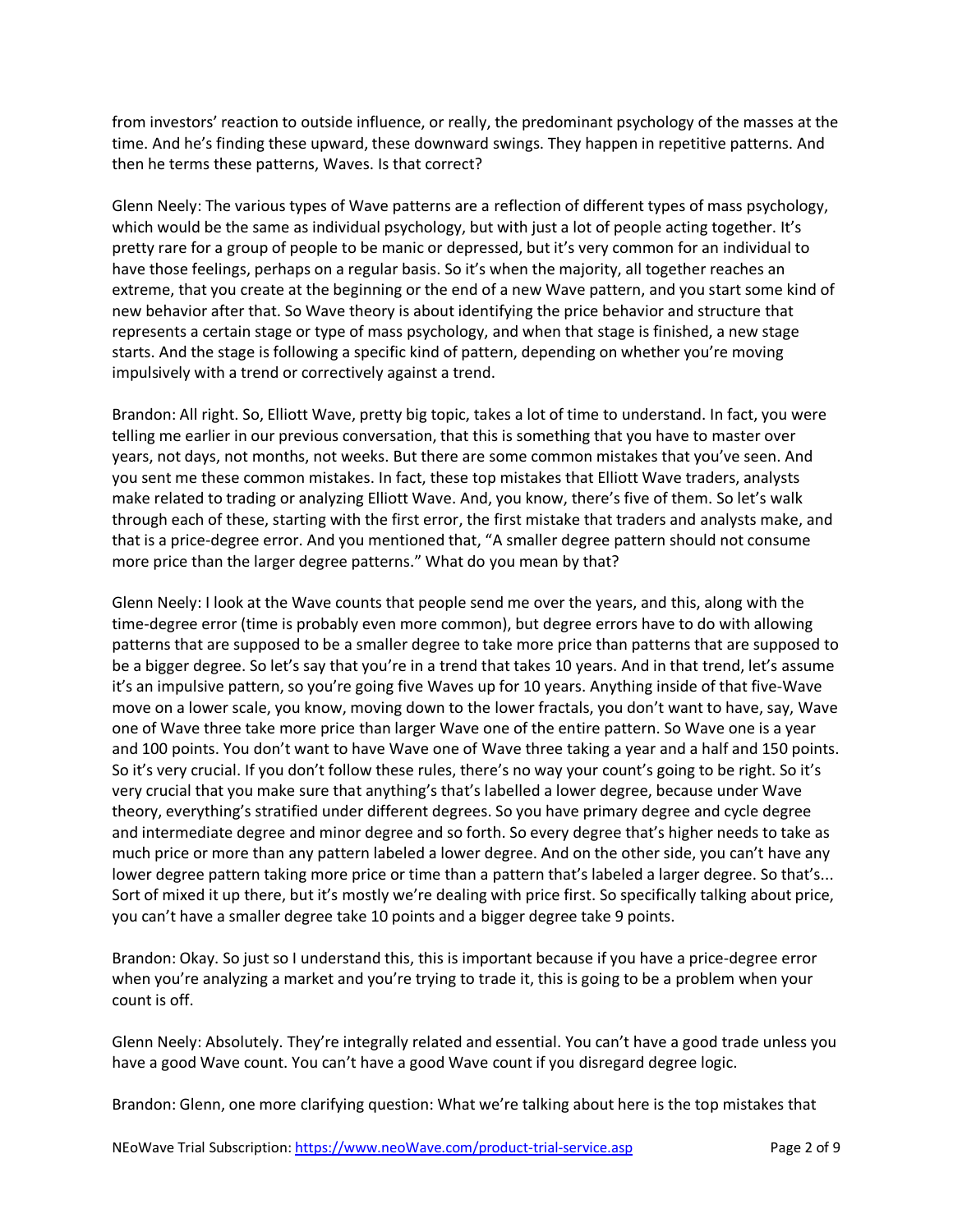Elliott Wave traders make. And so this analysis is applicable to both Elliott Wave trading, Elliott Wave analysis, and also NEoWave trading, NEoWave analysis. Correct?

Glenn Neely: No, no. Unfortunately, it's not. No. Virtually everything that we're going to be talking about today are all things that I've added to Wave theory that make it much more scientific, logical, reliable. So, no. These are all advancements to Wave theory.

Brandon: All right. So the first error was price-degree error that NEoWave or Elliott Wave traders make. Now we have mistake number two, time-degree errors. And you put, "Smaller degree patterns should not consume more time than larger degree patterns." So walk us through that one, Glenn.

Glenn Neely: So this is in the same realm as what we just talked about, but this is from a timeconsumption perspective. So if you have Wave one taking a year on a big degree, you can't have a smaller degree Wave one or a smaller degree Wave two taking more than a year. It has to be no more than a year, but preferably, comfortably less than that so that it actually qualifies as a lower degree. I'd say from the degree perspective, that proper adherence to this is almost more important than the price phenomenon, but they're both equally super important. But you just always need to make sure as you're structuring a pattern, that you don't have smaller degree patterns taking more time than larger degree patterns.

Brandon: So if I am an Elliott Wave analyst, Elliott Wave trader, working your system, Glenn, and I have one of these time-degree errors where my smaller degree pattern consumes more time than the larger degree patterns, what's the problem?

Glenn Neely: There's no chance your count's going to be right. There's no chance, and you shouldn't actually have the count right? But, really, that happens all the time. I see this all the time. It's probably the biggest mistake people make.

Brandon: Yeah, that's probably not very good. So, you know, break it down for us. What's the practical implication of having the wrong Wave count, Glenn?

Glenn Neely: You'll end up believing things are going to happen that won't happen. And so you end up either wasting your money on the trade or you lose a lot more than you expect or things just don't go the way you're assuming they're going to go because it's not going to happen the way you're assuming if your count is breaking these rules.

Brandon: All right. That's helpful. So we've chatted about the first two, the price-degree error and number two, the time-degree error. And for the moment, we'll skip over number three because I have a feeling that we want to talk about the time-consumption error next. And we'll get back to the other one in a bit. You said: "In a time-consumption error, in a standard impulsive pattern, Wave two should never consume less time than Wave one from beginning to end. And then Wave four should never consume less time than Wave three from beginning to end." Walk us through that one, Glenn.

Glenn Neely: Okay. So this is a super common problem. It's probably the most broken rule there is. It has to do with having Wave two, in a five-Wave move, take less time than Wave one, or having Wave four take less time than Wave three. I mean, the rule is broken so often that most people aren't even aware that this rule exists. A lot of it has been passed down over the decades from bad information sources, people just not understanding this degree issue, not understanding how corrections work.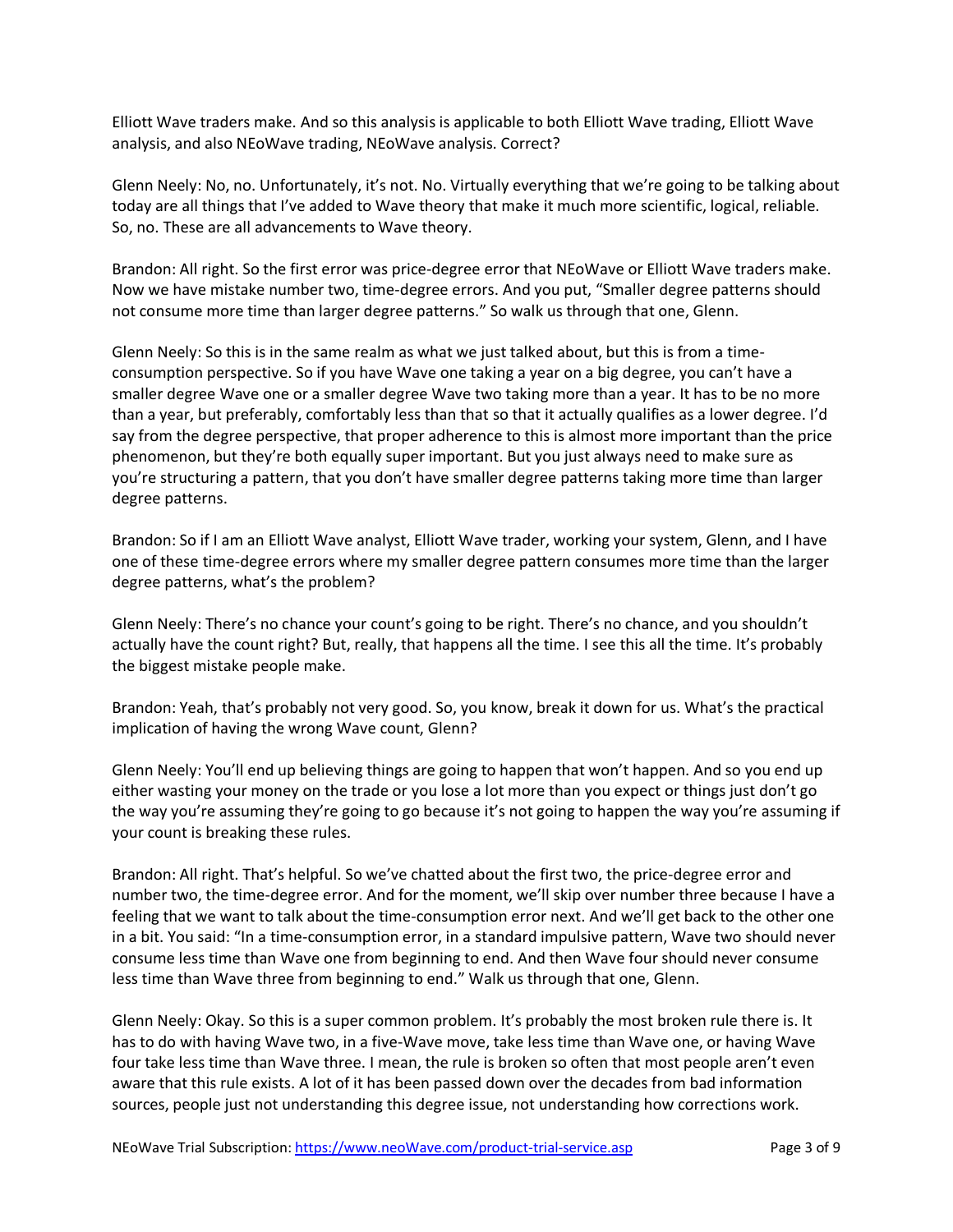Markets trend less often than they correct. They don't like to go somewhere for long periods of time, typically. They like to go somewhere quick and then hang around for a while. So when you're in an impulsive pattern, if Wave one takes 10 days, it's absolutely essential – no matter where the two Wave finishes (it could be higher, it could be lower, it could be sideways) – that Wave two takes at least 10 days, preferably more. So if you have Wave two take less time than Wave one, your count's either going to be wrong, or you're in what's called a very rare terminal pattern. That's sort of an exception which the listeners really shouldn't worry about. So just 95%, 99% of the time, if Wave two takes less time than Wave one, your count's going to be wrong. And the same thing applies to Wave four. If Wave four takes less time than Wave three, your count's going to be wrong 95% to 99% of the time.

Brandon: All right. So let's go back a step to mistake number three, and that is price-consumption errors. And you mentioned that, "In a standard impulsive pattern, that Wave two should not retrace more than 61.8% of Wave one, and Wave four should not retrace more than 61.8% percent of Wave three." Seems very specific. Walk us through that one now, Glenn.

Glenn Neely: Yeah. So I was dealing mostly with time-consumption, right. We sort of skipped this category. Okay. So in the consumption of price requirements, when you're comparing same degree patterns and in an impulsive formation, Wave two can't retrace too much of Wave one. Otherwise, you're not dealing with an impulsive pattern. So if Wave two retraces more than 61% of Wave one, the odds that you're dealing with a one-two setup are getting very low, like 5%, 10%,15%. And if it goes past, maybe, 70%, it's pretty much out. If you're dealing with Wave four in relation to Wave three, and this is vertical price consumption, so if you measure it and do a percentage retracement, and Wave four traces more than 61% of Wave three, for every percent lower, the odds of it being a real fourth Wave get logarithmically less. So if it's 62.8%, or 63% just to round it up, you know, it might drop to 25%. If it's 64%, it might drop to 10%. I mean, it just gets very quickly impossible.

Brandon: Now, Glenn, I mentioned before that these numbers were very specific. They actually have a root somewhere else. Aren't these Fibonacci numbers?

Glenn Neely: They are Fibonacci numbers. And that's the greatest and most useful application of Fibonacci, is to impulsive patterns and how much the corrections can retrace of the impulsive segments, and how the impulsive segments relate to the corrections in time. It's very common for the corrections to take 161% of the impulsive Waves. It's very common for the corrections to take 61% or 38% of the price movement of the impulsive Waves. It's very common for Wave three to be 161% of Wave one, or Wave five to be 161% of Wave one and so forth. So there's a lot of Fibonacci relationships that occur inside of impulsive patterns.

Brandon: Okay, that's helpful. Now, I want to back up for just a second related to Elliott Wave in general. And that is, my understanding of Elliott Wave is that you have a five/three pattern that always shows up in a standard Elliott Wave. Am I correct in assuming that, Glenn?

Glenn Neely: Well, this is another mistake people make because, all the books I've ever seen except for mine, they're always talking about this complete cycle nonsense. There's no such thing as a complete cycle unless you end it with a five-Wave move or you end it with a correction. You can't start it with an impulsive pattern and finish it with a correction because then that's going to be just one or two, or A or B of something and it's not the end of anything. So it has to be either the five Wave move is a cycle, you know, an impulsive pattern or the correction is a cycle, and that's if they're completely separate, and they can't be connected because then it doesn't make any sense. So that's a mistake that all of the other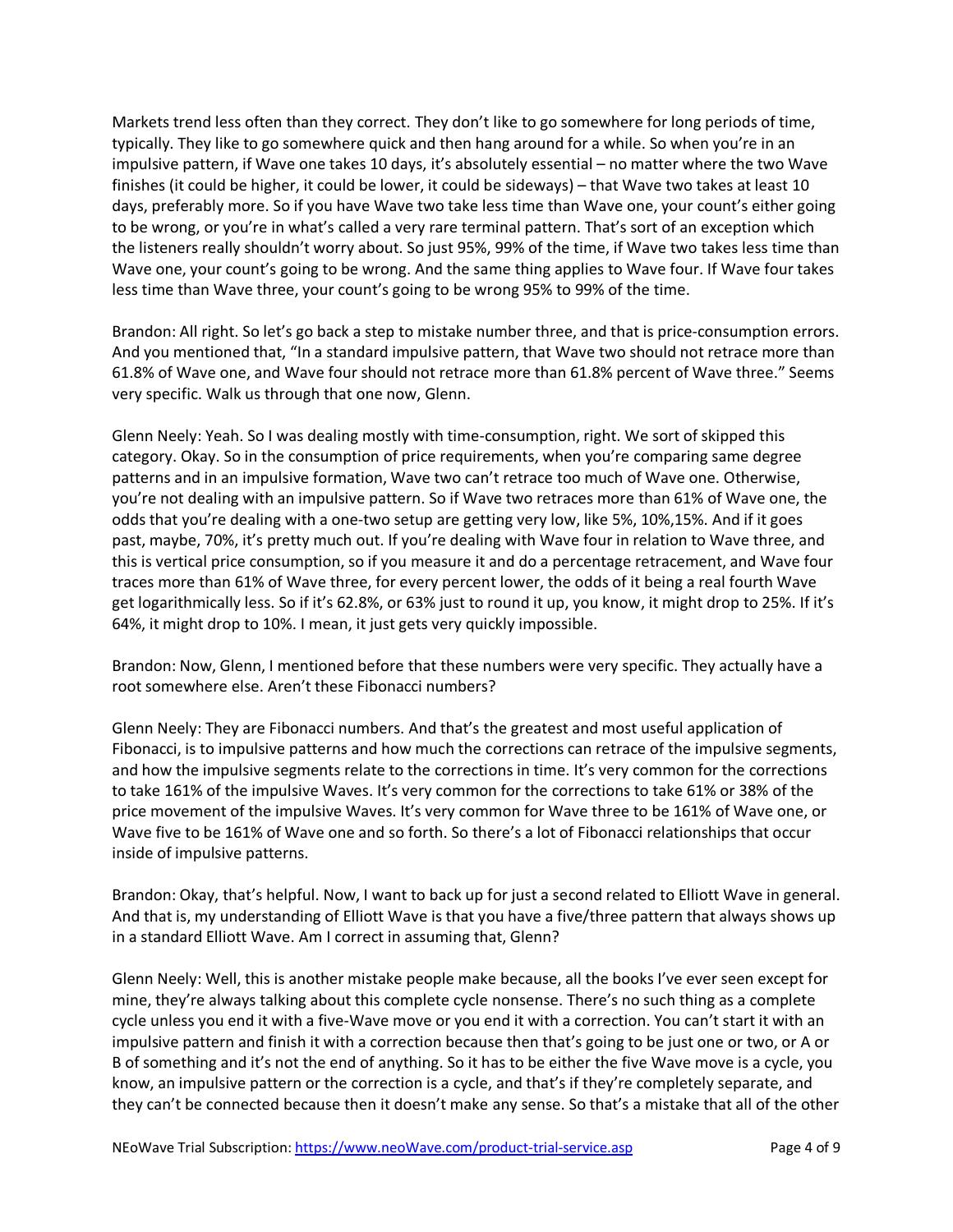books of Wave theory make. You should look at it as two phenomena. You either have the psychology in the market is that of a trending market, or it's that of a corrective, going nowhere kind of market. They're two separate phenomena and they should not be combined together. Because the minute you combine them together, then you only have two parts of what needs to be a three or five part whole.

## Brandon: That's helpful. Thank you. Anything more to add to the time-consumption error discussion?

Glenn Neely: The time-consumption errors have to do with making sure the second Wave doesn't take less than the first Wave, and the fourth Wave doesn't take less time than the third Wave. And that's probably...well, these two are for sure the most common problems. But number four, in my opinion, is the most commonly broken rule of Wave theory. My approach is a logical extension of Wave theory, which is where NEoWave came from. It stands for Neely Extensions Of, N-E-O. NEo, Neely Extensions of Wave Theory.

So this is an advance that I've brought to the field, and it is absolutely essential. When you don't obey this rule, it's the primary reason why counts are so often wrong and have to be constantly revised and so forth. One of the significant differences between my Wave counts or my service and most people who do Wave analysis is that I'm not constantly changing my Wave counts. Like, I've had a similar count for the S&P now, I think since 2000. In general, we've been in a corrective environment since the high in 2000. Some of the label knew exactly where patterns finished and started and stopped hasn't been terribly clear. There has been a little bit of flexibility now. But I've been pretty adamant that since the high in 2000, we've been in a corrective environment and that it would last 20 to 30 years, which I predicted right in early 2000 or mid-2000 and through 2001.

So that whole thing has continued, and this is despite the fact we've made all-time new highs and the markets moved dramatically higher in the DOW. Some of the bigger indexes haven't been quite as dramatic. But we've been in a correction since 2000, and that's going to continue to go on until this correction is over. It'll end up finishing much higher than the 2009 low and it could be a few years from now. That's all not completely clear right now. But these rules are essential for good Wave counts that survive.

You know, it's very easy to constantly change your Wave counts. But if you're constantly changing Wave counts, that means you're constantly changing your mind, your changing your forecasts, you have to change your trades. It causes lots of disruption and problems, and probably a lot of losses. So it's better to apply all these rules and have no idea what's going on than it is to not apply and think you know and end up losing money. So, you know, my rules sometimes make it impossible to know what's happening because nothing agrees with all the rules, and so there was no way to arrive at a conclusion. And so you're left with just ignoring that market and doing something else. But that's good because that means you're not going to be losing money on something that you have no idea what's going to happen. More often, though, with orthodox Wave theory, the rule base is much smaller. It's much more flexible. It's not logical, in my opinion, at all.

So you start making all these mistakes everywhere. And you're thinking you know, and then you didn't know, and you're constantly revising your counts and... You know, I see most of the people in my industry who do Wave analysis, they're changing their counts all the time. I mean, I've had... Yeah, all the time. I mean, it's just relentless, endless.

So a good comprehensive rule base, which is what NEoWave is all about, NEoWave probably expands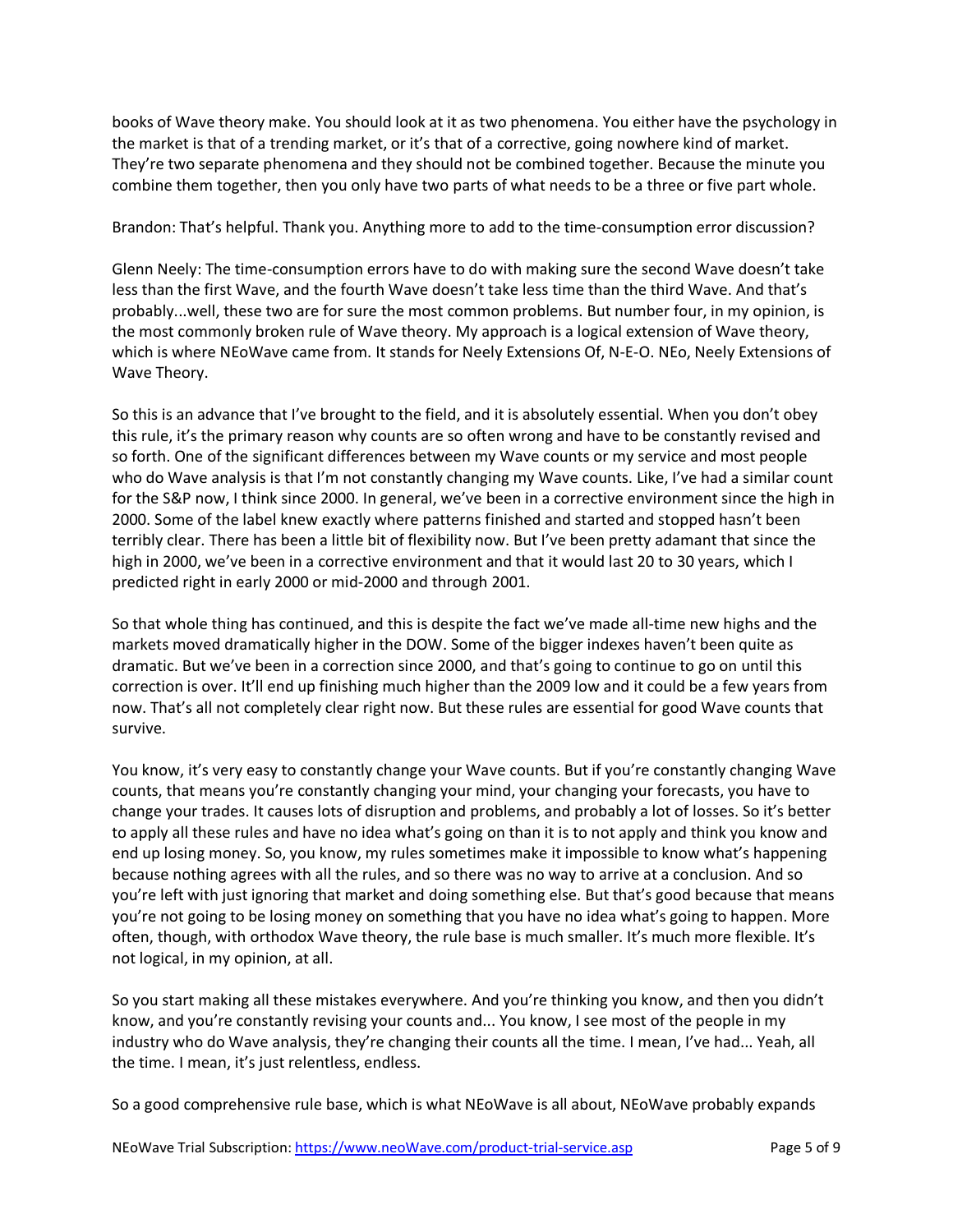the rule base of Elliott Wave by 200% or 300% at least. So that expanded rule base helps to eliminate the ability to make all kinds of personal judgments about what's going on, and it forces you to sort of deal with the reality that you may not know, or you do know and it's pretty clear what to do.

Brandon: Good, that's helpful. Want to back up for just a bit. Curious, is it ever unclear what the Wave count is to you, Glenn? You've been doing this a long time. Do you ever not know for sure?

Glenn: Oh, absolutely. Happens all the time. Now, of course, it depends on the timeframe. Like, if you go to down to daily or weekly, I haven't even had a count on the S&P on a daily basis...I can't even remember for how long that's been. Because structure has not been clear enough to produce daily Wave counts, not even really weekly Wave counts. I've pretty much have been forced to deal with monthly, which is still not good, and six monthly, which is sort of good. So Wave structure's been very difficult to figure out now for the last two or three years in the S&P. And that's because my rule base is, you know, extensive and it just...all the pieces don't come together, and all the rules aren't being met. So I really don't know what's going to happen. And it makes it very difficult to predict what's going to happen.

So I have to do other things and follow other markets to distract me until there's something that's more predictable. But I have had predominantly the same Wave count in the S&P since the year 2000. And before that, I wrote my book in 1988 (*Mastering Elliott Wave*). And I produced a Wave count in that book, that was more than 25 years ago, and that Wave count is still accurate and in effect for over 25 years. And it's still very bullish, by the way. It was not only the most bullish market forecast of all time, but it's been the most accurate for 25 years straight.

Brandon: Wow. 25 years, long time, man. Thank you for sharing the knowledge. And that's why we're talking to you, Glenn. But let's go on to these other errors that are affecting Elliott Wave traders. We went through price-degree errors, time-degree errors, price-consumption errors, time-consumption errors. And here we are, number five, the post-pattern behavior requirement. And you mentioned that it's logically derived from the other mistakes. "When an old pattern completes, a new trend begins. The new trend must start with a move that is larger and more time-consuming than the prior counter-trend corrective rally inside the last correction." A little technical. Walk us through that one, Glenn.

Glenn Neely: Okay. Well, this is a complete innovation of mine. It has nothing to do with original Wave theory. And most people are unaware of this – they don't apply it, don't use it, don't understand it. This has to do with a process of analysis in which you don't personally decide you're right, the market tells you if you're right. It's like the market is grading your paper in school.

So if you produce a Wave count, say, of a five-Wave move finishing over, you know, a year's time, NEoWave requirements tell you, based on the structure, time, price movement, everything of the actual five-Wave move, it'll describe the minimum future price-time behavior that the market must produce to confirm that that previous assumption was correct.

And if that doesn't happen, it means your analysis was wrong. So the market tells you if you did your homework properly. It doesn't depend on what you think. It depends on behavior confirming it or not confirming it. And that, to me, is the greatest innovation of technical analysis, probably ever, and especially with Wave theory. Because there's no other way to know, otherwise. It's just your opinion against somebody else's, right? So, if you can produce a Wave count and then the market produces the behavior, the post-behavior required to confirm that previous analysis, then you know you're right. And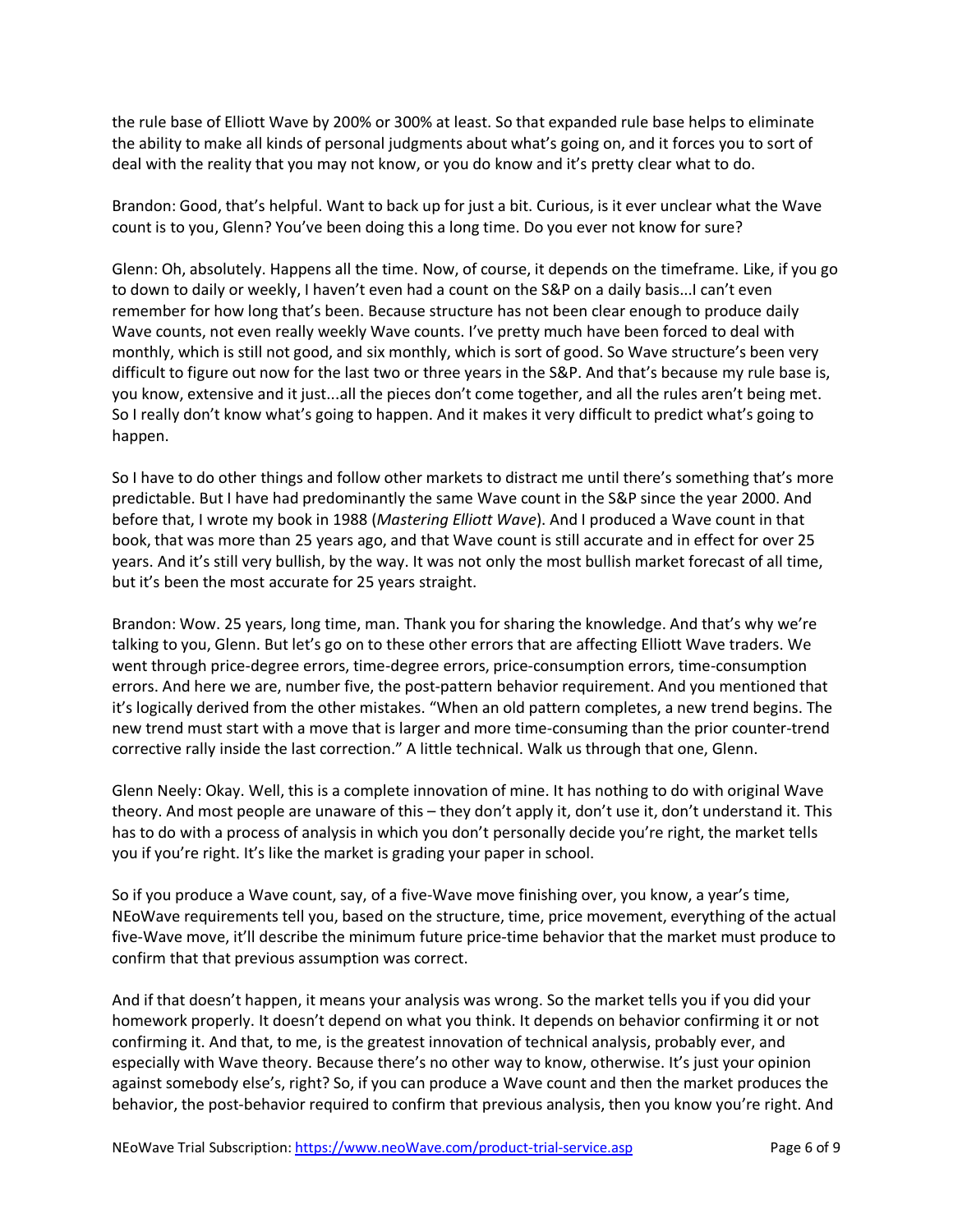it becomes not an opinion-based process, but it becomes a verified behavioral confirmation process.

Brandon: Okay, Glenn. Help me understand just a little bit more on this post-pattern behavior requirement. Say I'm an Elliott Wave trader and I'm looking at mistake number five, and I'm making sure that my trades have fit the Wave pattern or...? Walk me through that again.

Glenn Neely: Well, it depends on if you're talking about just from a forecasting perspective or a trading perspective. If it's a trading perspective, then you would enter before confirmation, and you would put in a stop based on where Wave theory tells you your stop should not be reached. And you wait for this confirmation event. And if it happens, then you can lower your stop to where you got in. If it doesn't happen, then you have to get out.

So let me explain the confirmation process so you understand because I don't think you're really quite getting how this works. It all has to do with logic and degree. So let's say that you're dealing with a primary degree pattern. And below primary would be intermediate, okay. The degrees are not important. It's just I'm giving you a name that we can use so we can structure the conversation.

So if you have a primary degree pattern, and in that primary degree advance, you have a five-Wave move. And the fourth Wave, which is a lower degree then the whole five Wave move together...the five-Wave move together is going to finish one pattern of a larger degree. So let's just assume this five-Wave move is going to finish Wave one of an even bigger five-Wave move. Okay? So inside of that Wave one, you're going to have your five Wave. And Wave four of that pattern is one lower degree than the entire five-Wave move, which we're calling Wave one. So the big Wave one, as it ends, is one degree bigger than the smaller Wave four inside of Wave one. Right? Okay. To confirm that that analysis is correct, the beginning of a new larger degree trend, by definition and based on rules number one, two, three and four that we talked about earlier, the beginning of a new trend has to be bigger and faster than any lower degree pattern to confirm that it's actually a bigger degree trend. So when Wave two begins of this large multi-year advance, so Wave one took a year, Wave two should take at least a year, maybe two or three, maximum. So as Wave two begins, the only way to know it really has started is that the kickoff to Wave two (big Wave two is a bigger degree than smaller Wave four), you have to have a move that's larger and faster than any movement during Wave four. And that's how you know you've started a bigger degree pattern. And if that bigger degree move doesn't happen, your analysis is wrong.

Brandon: So, Glenn, can you give me an example of that?

Glenn Neely: I can give you several examples, actually. But the most insane and incredible example was January 2008. So going into the high of 2007, I mean, that was one of the easiest calls of all time. It was so obvious that the market and the real estate business was so overextended. It was the most insane real estate market, probably in world history. Where they were giving away houses just by signing your name on a piece of paper, no job, no nothing. Right? So that was an obvious call, that that was coming to an end. But I didn't know when it ended until we got the confirmatory event. And that happened the first week or second week in January of 2008. All of a sudden, the market had a vertical collapse in price, bigger and faster than any decline we'd seen for years. That was the confirmation the previous advance was over. The new downtrend had started. So the minute that that happened, I now knew we were going to correct the entire move from 2002's low to 2007's high and that the decline was going to be similar in size to the 2000 to 2002 drop. So we're going to have a drop equal to the 2000 to 2002 bear market, starting from the 2007 high. So I had to wait for a nice drop to confirm that event, and the minute that it confirmed I then actually released a forecast within a week or so of that, that we were

NEoWave Trial Subscription: https://www.neoWave.com/product-trial-service.asp Page 7 of 9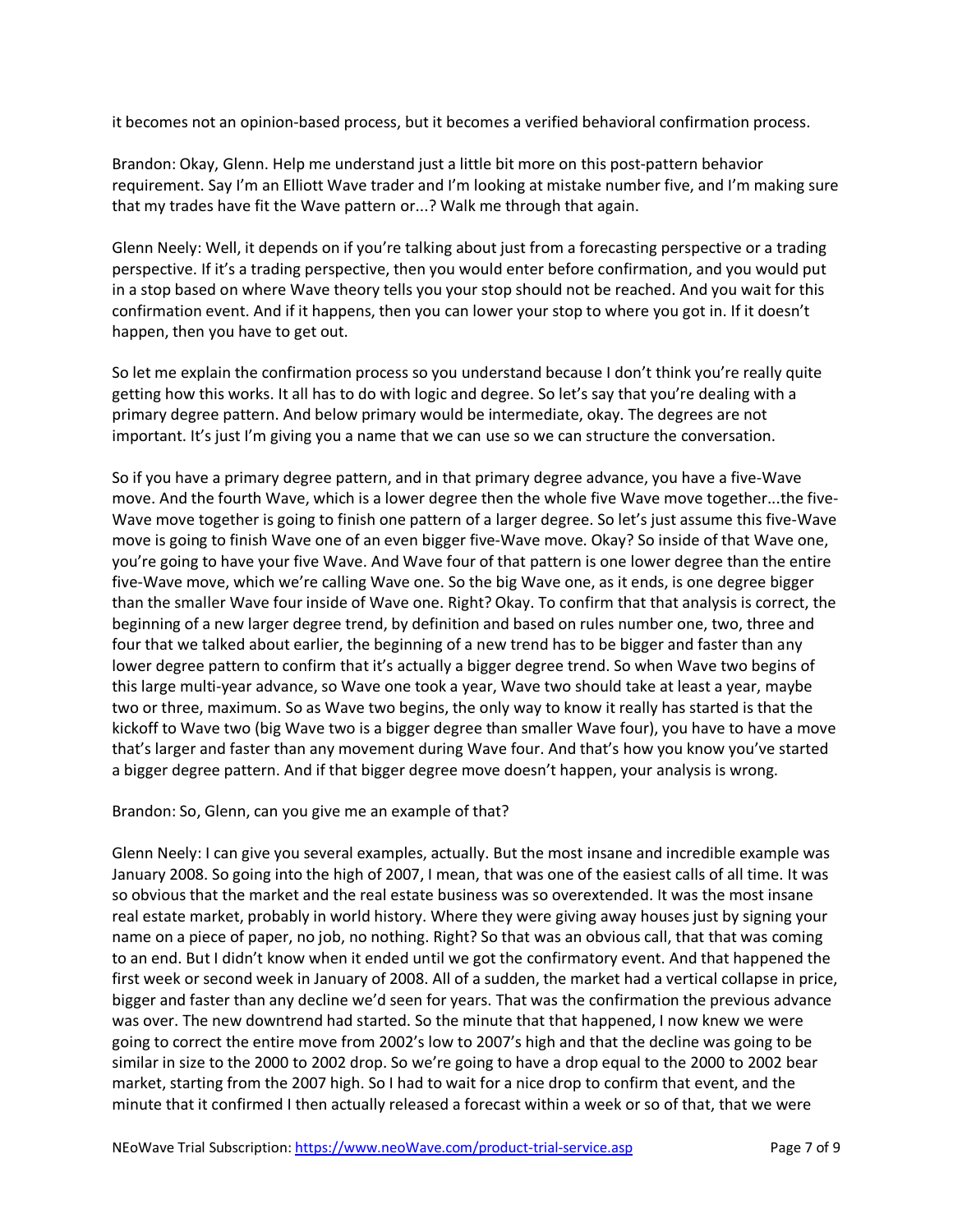now in the biggest, worst bear market that we will ever experience in our lifetime, and it would rival, but not exceed the damage done in 1929. And that was all specifically confirmable and predictable by waiting for that confirmatory event in early January that confirmed the whole prior structure from 2002 to 2007 already was done, and that we were now beginning a new bear phase that had to take at least a year, maybe up to two years. And it had to go all the way back down to 2002's low. And all that was predicted in January 2008, in extreme detail. And I mapped out the whole event. People thought I was completely out of my mind. But that was because I didn't *decide* that I was correct – the Market told me it was correct.

Brandon: Wow, yeah. That was a special time for those who were following you, Glenn. And you can make a lot over this Elliott Wave stuff, huh?

Glenn Neely: Oh, yeah. When Wave counts are clear, it absolutely works. And Wave theory, in those conditions, is bar-none the most advanced, sophisticated form of technical analysis and forecasting possible. Unfortunately, when you're not at the end or the beginning of something, the further away you are from that point, the less and less predictability it has. You stop getting confirmatory events. You have no idea what's going on. You have no idea whether you're right or you're wrong. And it gets extremely confusing, like where we are right now on the S&P.

So it's a matter of knowing when it's going to work and when it's not. It doesn't work in the middle of trends. It only works at the beginning and the end. A lot of people, unfortunately...I was included, probably for the first 15, 20 years of my career. I assumed Wave theory was the be-all, end-all answer to everything. What I've unfortunately learned over the last 10, 15 years is that Wave theory is mostly a top and bottom picking and forecasting technology. It's extremely good at that, but it's not necessarily great at the middle phases. And it's terrible for trading in the middle phases of patterns. So you need an alternate technology for that, and this is something I've come to realize over just the last few years. Because only for the first time in my 35-year career has Wave theory been almost useless for the last year or so on the S&P. It's forced me to look for other answers. And so I've come to realize that Wave theory is good at predicting the tops and the bottoms and the ends of trends, moving averages are best at following a trend. So when Wave theory isn't clear, you should depend more on moving averages. When Wave theory is clear, you should forget everything else.

Brandon: Glenn, a ton of value you brought today, talking about these five mistakes that most Elliott Wave analysts, traders, are making. You've got the price-degree errors, got those time-degree errors, got price-consumption errors, number three, and number four, time consumption-errors, and finally, that post-pattern behavior requirement at the very end to wrap things up. Now takeaways, what would be one thing that you'd want the Elliott Wave trader, the Elliott Wave analyst to take away from our conversation today, Glenn?

Glenn Neely: Like I said earlier, number four really is the most important one, that you have to get used to the idea that two Waves have to take the same amount of time or more than Wave one. And fourth Waves have to take the same amount of time or more than Wave three. If your count doesn't have that as part of the structure, it's almost always going to be wrong, 95% to 99% of the time. Again, the only exception is when you are at the end of major trend. And there exceptions to that particular rule regarding Wave two and Wave four, but it's only at the end of major trends, right before a massive change of conditions takes place. Otherwise, the majority of the time, you have to follow that rule. And if you don't, your counts will be wrong.